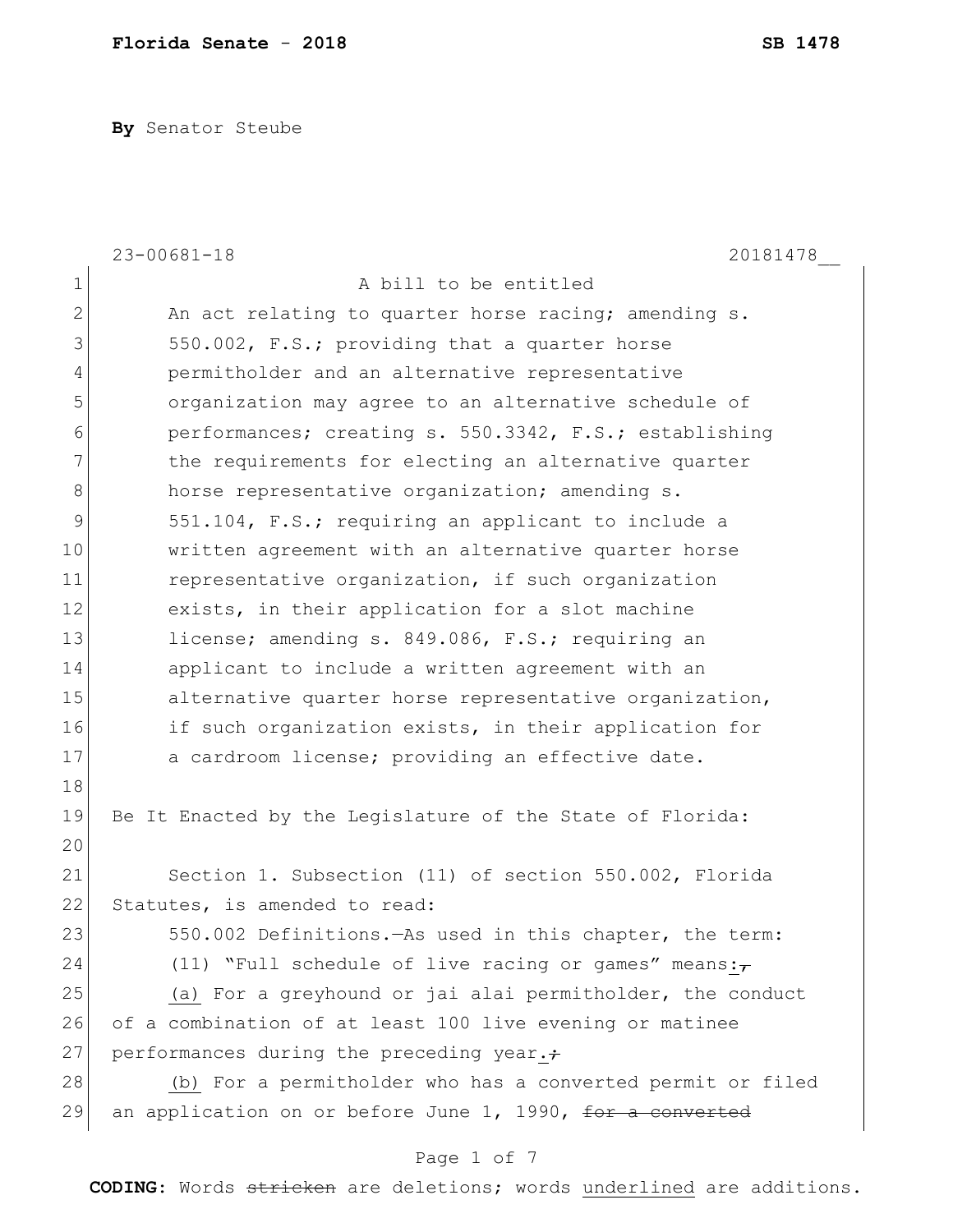23-00681-18 20181478\_\_  $30$  permit, the conduct of a combination of at least 100 live 31 evening and matinee wagering performances during either of the 2 32 preceding years. $\div$ 33 (c) For a jai alai permitholder who does not operate slot 34 machines in its pari-mutuel facility, who has conducted at least 35 100 live performances per year for at least 10 years after 36 December 31, 1992, and whose handle on live jai alai games 37 conducted at its pari-mutuel facility has been less than \$4 38 million per state fiscal year for at least 2 consecutive years 39 after June 30, 1992, the conduct of a combination of at least 40 40 live evening or matinee performances during the preceding year. $\div$ 41 (d) For a jai alai permitholder who operates slot machines 42 in its pari-mutuel facility, the conduct of a combination of at 43 least 150 performances during the preceding year. $\div$ 44 (e) For a harness permitholder, the conduct of at least 100 45 live regular wagering performances during the preceding year. $\div$ 46 (f) For a quarter horse permitholder using at its own 47 facility, unless an alternative schedule of at least 20 live 48 regular wagering performances is agreed upon by the permitholder 49 and either the Florida Quarter Horse Racing Association or an 50 alternate representative organization designated pursuant to s. 51 550.3342 the horsemen's association representing the majority of 52 the quarter horse owners and trainers at the facility and filed 53 with the division along with its annual date application, in the 54 2010-2011 fiscal year, the conduct of at least 20 regular 55 wagering performances, in the 2011-2012 and 2012-2013 fiscal 56 years, the conduct of at least 30 live regular wagering 57 performances, and for every fiscal year after the 2012-2013 58 fiscal year, the conduct of at least 40 live regular wagering

#### Page 2 of 7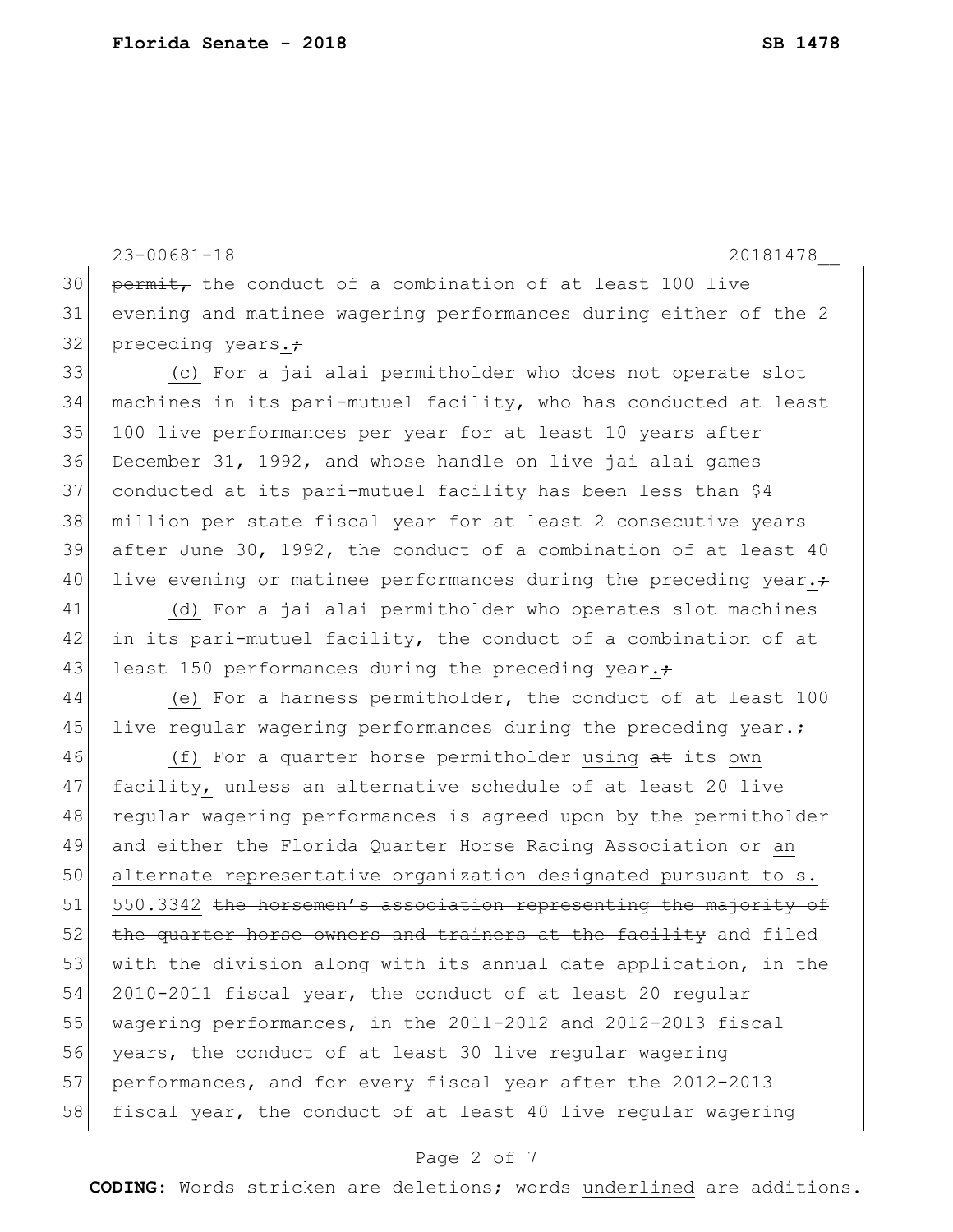23-00681-18 20181478\_\_

59 performances.

60 (g) For a quarter horse permitholder leasing another 61 licensed racetrack, the conduct of 160 events at the leased 62 facility. $\frac{1}{10}$  facility.

63 (h) For a thoroughbred permitholder, the conduct of at 64 least 40 live regular wagering performances during the preceding 65 year.

66 (i) For a permitholder that which is restricted by statute 67 to certain operating periods within the year when other members 68 of its same class of permit are authorized to operate throughout 69 the year, the specified number of live performances which 70 constitute a full schedule of live racing or games is shall be 71 adjusted pro rata in accordance with the relationship between 72 its authorized operating period and the full calendar year. and 73 The resulting specified number of live performances shall 74 constitute the full schedule of live games for such permitholder 75 and all other permitholders of the same class within 100 air 76 miles of such permitholder. A live performance must consist of 77 no fewer than eight races or games conducted live for each of a 78 minimum of three performances each week at the permitholder's 79 licensed facility under a single admission charge.

80 Section 2. Section 550.3342, Florida Statutes, is created 81 to read:

82 550.3342 Requirements for electing an alternative quarter 83 horse representative organization.-

84 (1) In the event more than 50 percent of the total horsemen 85 who are participating in, or have participated in, quarter horse 86 racing wish to designate a new representative organization, the 87 organization:

#### Page 3 of 7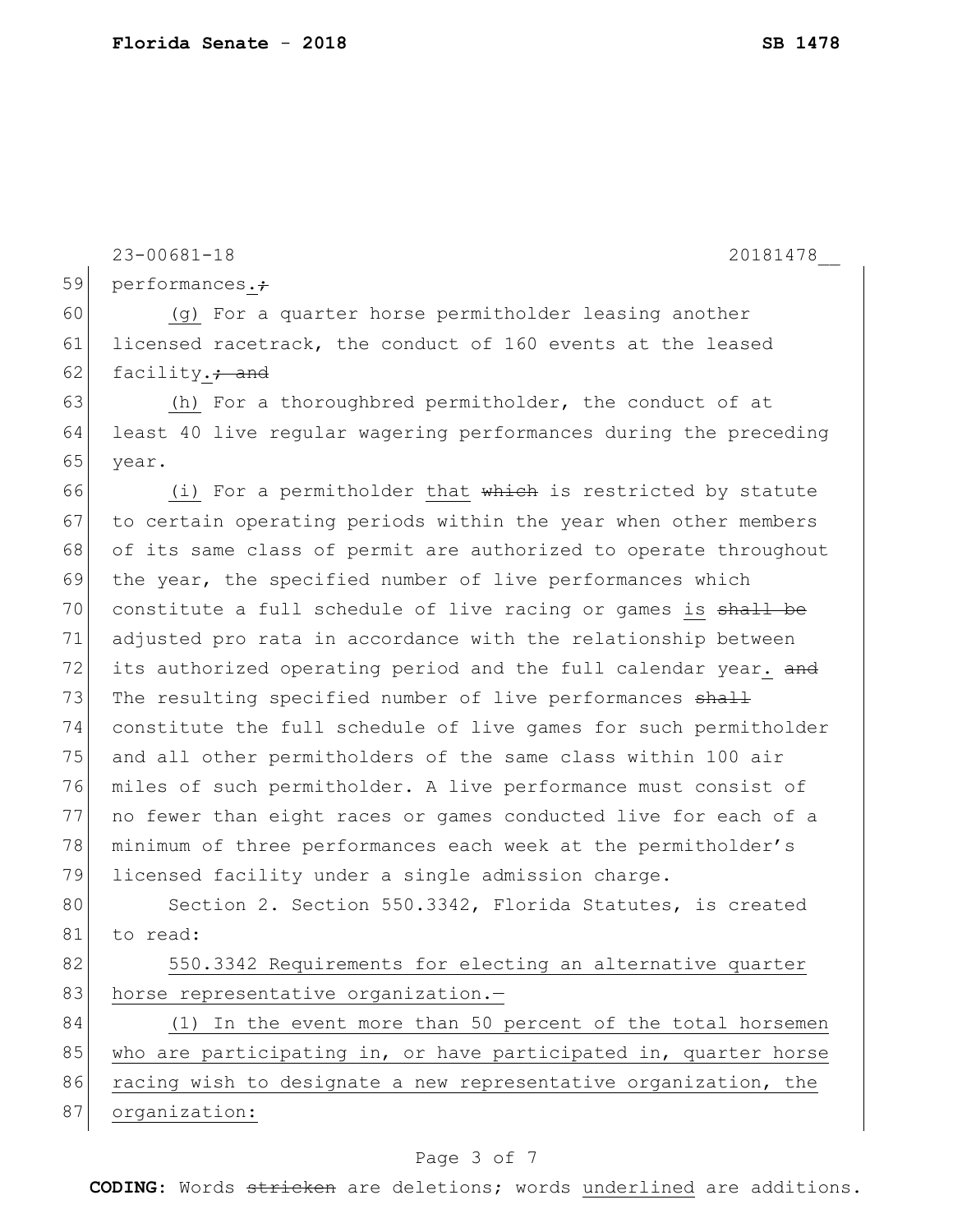|     | $23 - 00681 - 18$<br>20181478                                    |
|-----|------------------------------------------------------------------|
| 88  | (a) Must be recognized by the American Quarter Horse             |
| 89  | Association as the state racing affiliate.                       |
| 90  | (b) Must not be affiliated with or under the control of any      |
| 91  | licensee.                                                        |
| 92  | (c) Must be formed under guidelines approved by the              |
| 93  | division.                                                        |
| 94  | (d) Must be elected by a majority of the horsemen who are        |
| 95  | participating in, or have participated in, quarter horse racing  |
| 96  | at Florida quarter horse racetracks that follow the American     |
| 97  | Quarter Horse Association's quarter horse racing guidelines.     |
| 98  | Section 3. Paragraph (a) of subsection (10) of section           |
| 99  | 551.104, Florida Statutes, is amended to read:                   |
| 100 | 551.104 License to conduct slot machine gaming.-                 |
| 101 | $(10)$ (a) 1. No slot machine license or renewal thereof shall   |
| 102 | be issued to an applicant holding a permit under chapter 550 to  |
| 103 | conduct pari-mutuel wagering meets of thoroughbred racing unless |
| 104 | the applicant has on file with the division a binding written    |
| 105 | agreement between the applicant and the Florida Horsemen's       |
| 106 | Benevolent and Protective Association, Inc., governing the       |
| 107 | payment of purses on live thoroughbred races conducted at the    |
| 108 | licensee's pari-mutuel facility. In addition, no slot machine    |
| 109 | license or renewal thereof shall be issued to such an applicant  |
| 110 | unless the applicant has on file with the division a binding     |
| 111 | written agreement between the applicant and the Florida          |
| 112 | Thoroughbred Breeders' Association, Inc., governing the payment  |
| 113 | of breeders', stallion, and special racing awards on live        |
| 114 | thoroughbred races conducted at the licensee's pari-mutuel       |
| 115 | facility. The agreement governing purses and the agreement       |
| 116 | governing awards may direct the payment of such purses and       |
|     |                                                                  |

# Page 4 of 7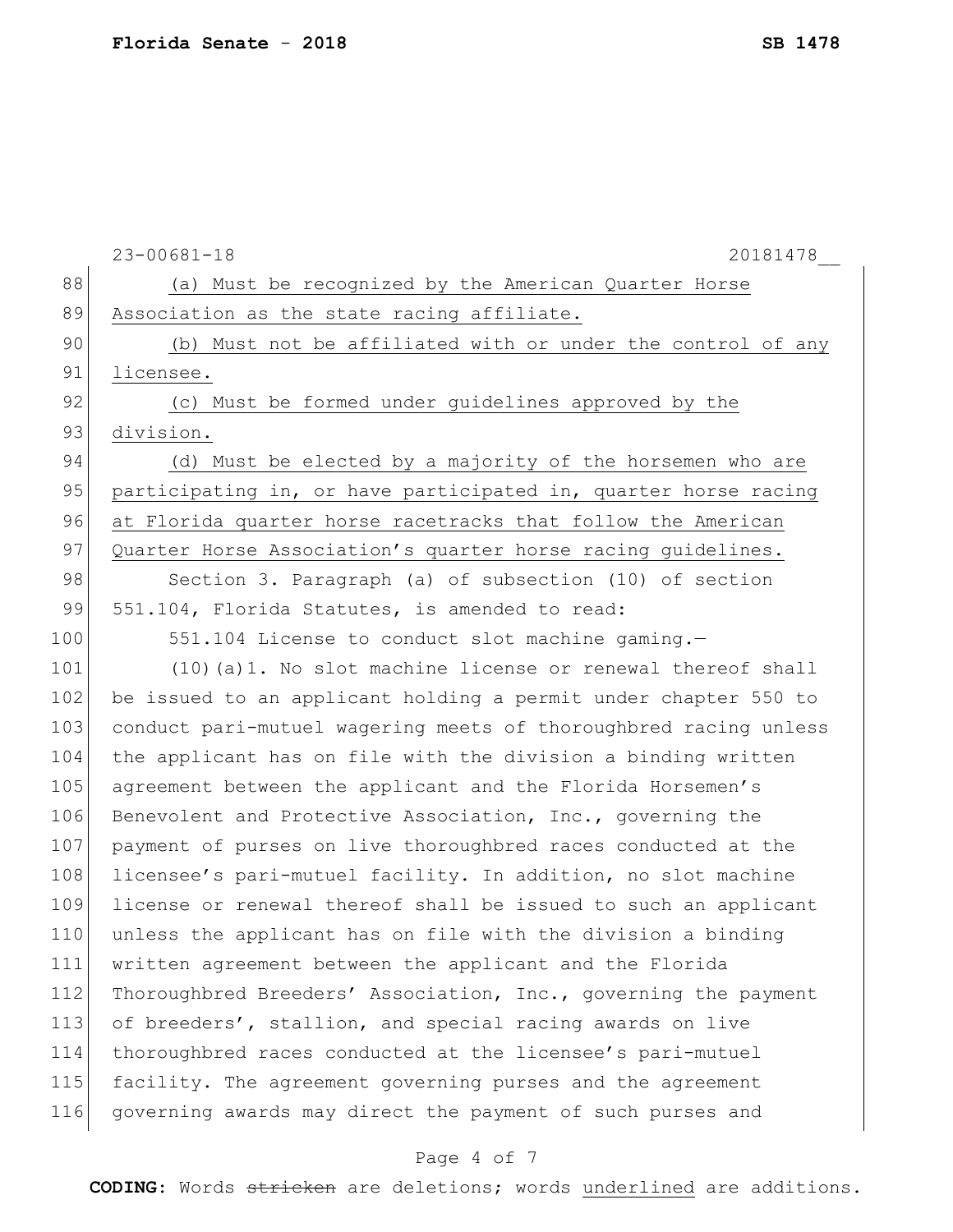|     | $23 - 00681 - 18$<br>20181478                                            |
|-----|--------------------------------------------------------------------------|
| 117 | awards from revenues generated by any wagering or gaming the             |
| 118 | applicant is authorized to conduct under Florida law. All purses         |
| 119 | and awards shall be subject to the terms of chapter 550. All             |
| 120 | sums for breeders', stallion, and special racing awards shall be         |
| 121 | remitted monthly to the Florida Thoroughbred Breeders'                   |
| 122 | Association, Inc., for the payment of awards subject to the              |
| 123 | administrative fee authorized in s. 550.2625(3).                         |
| 124 | 2. No slot machine license or renewal thereof shall be                   |
| 125 | issued by the division to an applicant holding a permit under            |
| 126 | chapter 550 to conduct pari-mutuel wagering meets of quarter             |
| 127 | horse racing unless the applicant includes with their                    |
| 128 | application has on file with the division a binding written              |
| 129 | agreement governing the payment of purses on live quarter horse          |
| 130 | races to be conducted at the applicant's pari-mutuel facility            |
| 131 | for the licensure period applied for. Such agreement must be             |
| 132 | between either the applicant and the Florida Quarter Horse               |
| 133 | Racing Association or the applicant and an alternative                   |
| 134 | representative organization designated pursuant to s. 550.3342.          |
| 135 | Such agreement <del>the association representing a majority of the</del> |
| 136 | horse owners and trainers at the applicant's eligible facility,          |
| 137 | governing the payment of purses on live quarter horse races              |
| 138 | conducted at the licensee's pari-mutuel facility. The agreement          |
| 139 | governing purses may direct the payment of such purses from              |
| 140 | revenues generated by any wagering or gaming the applicant is            |
| 141 | authorized to conduct under Florida law. All purses are shall be         |
| 142 | subject to the terms of chapter 550.                                     |
| 143 | Section 4. Paragraph (d) of subsection (13) of section                   |
| 144 | 849.086, Florida Statutes, is amended to read:                           |
| 145 | 849.086 Cardrooms authorized.-                                           |

# Page 5 of 7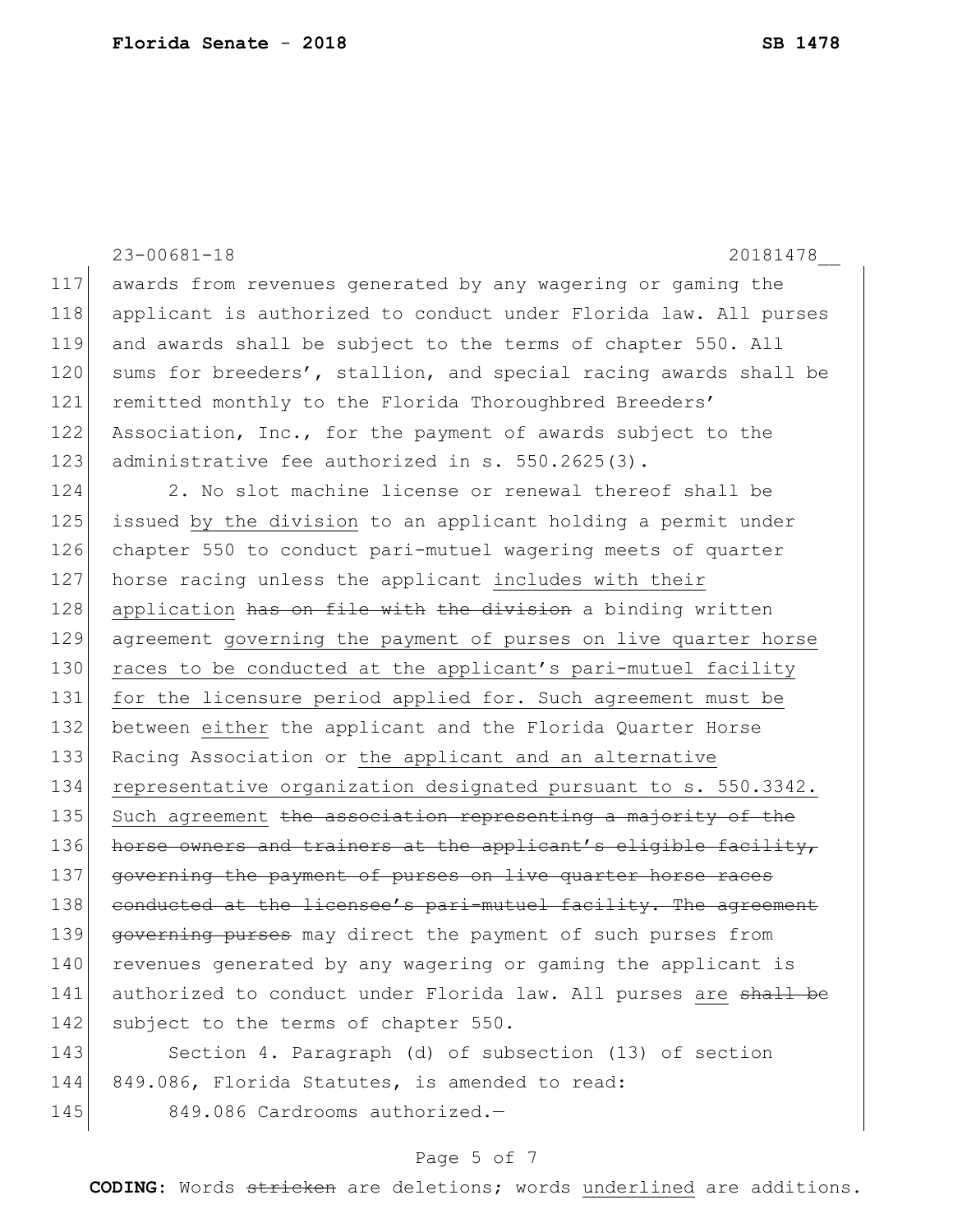```
23-00681-18 20181478__
146 (13) TAXES AND OTHER PAYMENTS.
147 (d)1. Each greyhound and jai alai permitholder that 
148 operates a cardroom facility shall use at least 4 percent of
149 such permitholder's cardroom monthly gross receipts to
150 supplement greyhound purses or jai alai prize money,
151 respectively, during the permitholder's next ensuing pari-mutuel 
152 meet.
153 2. Each thoroughbred and harness horse racing permitholder
154 that operates a cardroom facility shall use at least 50 percent 
155 of such permitholder's cardroom monthly net proceeds as follows: 
156 47 percent to supplement purses and 3 percent to supplement 
157 breeders' awards during the permitholder's next ensuing racing 
158 meet.
159 3. No cardroom license or renewal thereof shall be issued
160 by the division to an applicant holding a permit under chapter 
161 550 to conduct pari-mutuel wagering meets of quarter horse
162 racing unless the applicant includes with their application has
163 on file with the division a binding written agreement governing
164 the payment of purses on live quarter horse races to be 
165 conducted at the applicant's pari-mutuel facility for the
166 licensure period applied for. Such agreement must either be
167 between the applicant and the Florida Quarter Horse Racing
168 Association or the applicant and an alternative representative
169 organization designated pursuant to s. 550.3342. Such agreement
170 the association representing a majority of the horse owners and
171 trainers at the applicant's eligible facility, governing the
172 payment of purses on live quarter horse races conducted at the
173 <del>licensee's pari-mutuel facility. The agreement governing purses</del>
174 may direct the payment of such purses from revenues generated by
```
#### Page 6 of 7